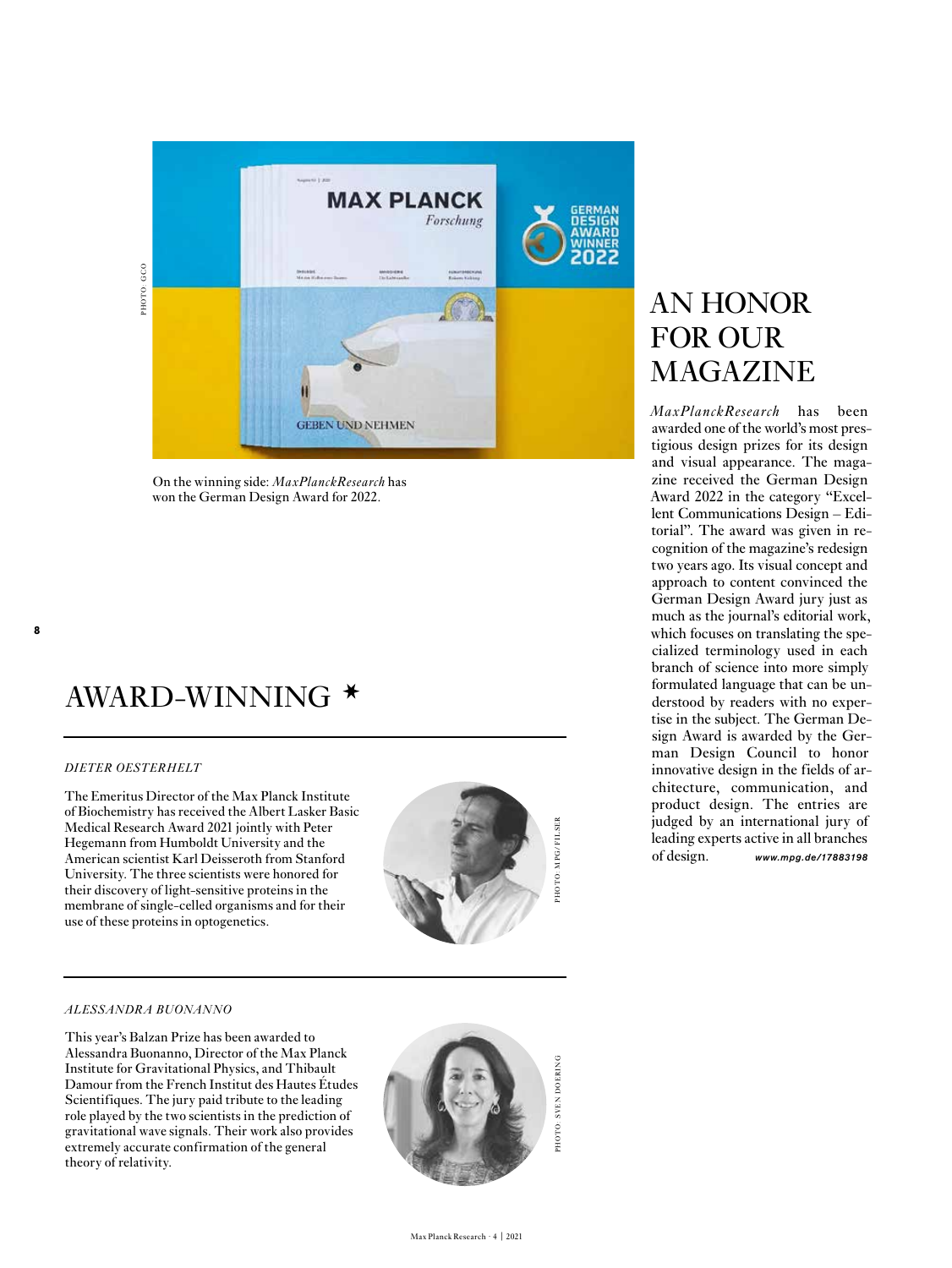

A 25-day-old midbrain organoid (blue: cell nuclei; red: nerve cells; green: progenitor cells).

#### PETRI DISHES REPLACE ANIMAL EXPERIMENTS

In order to elucidate the functioning of the brain and develop drugs against neurological disorders such as Alzheimer's disease, Parkinson's disease or depression, researchers have to study the brains of laboratory animals. They could in fact study nerve cells grown the traditional way in two-dimensional cultures, which thrive in a nutrient solution and form a lawn of interconnected nerve cells. However, these flat expanses of cultured cells only roughly approximate to the actual conditions in the human brain. Brain organoids from Muenster are quite different. They are grown from special neural progenitor cells that spontaneously form pieces of tissue and can create networks in all three spatial directions. They were developed by Jan Bruder and

Henrik Renner at the Max Planck Institute for Molecular Biomedicine in Muenster. The two scientists have also designed an automated production process that allows them to generate and analyze large numbers of organoids using standardized processes. Researchers can use these miniature tissues to carry out basic research into the mechanisms of neurological diseases. The organoids can also be used to test potential new drug substances. If the substances are found to be ineffective or toxic, this eliminates the need for further testing on animals. The German Federal Ministry of Food and Agriculture awarded the Animal Welfare Research Prize for 2021 to the two inventors in recognition of their work. *www.mpg.de/17946077*

# IN BRIEF

#### NEW ADMI-NISTRATIVE **HEAD**

Simone Schwanitz is to become the new Secretary General of the Max Planck Society. She was previously in charge of the "Department of Research, Technology Transfer, Digitization and the European Union" at Baden-Wuerttemberg's Ministry of Science, Research and the Arts. In this position, she was also a member of Boards of Trustees of several Max Planck Institutes. The 53-year-old political science graduate has acquired knowledge and practical experience in personnel, budget, construction and legal matters through her many years of work in Ministry operations. "This will help her not only when managing the Administrative Headquarters but also when interacting with the Institutes, governing bodies and other committees, the Ministries, and the Joint Science Conference of the federal administration and the federal states," emphasizes Max Planck President Martin Stratmann. Simone Schwanitz will take office on February 1, 2022. Her predecessor Ruediger Willems will step down in March 2022.

**9**

*www.mpg.de/18416593*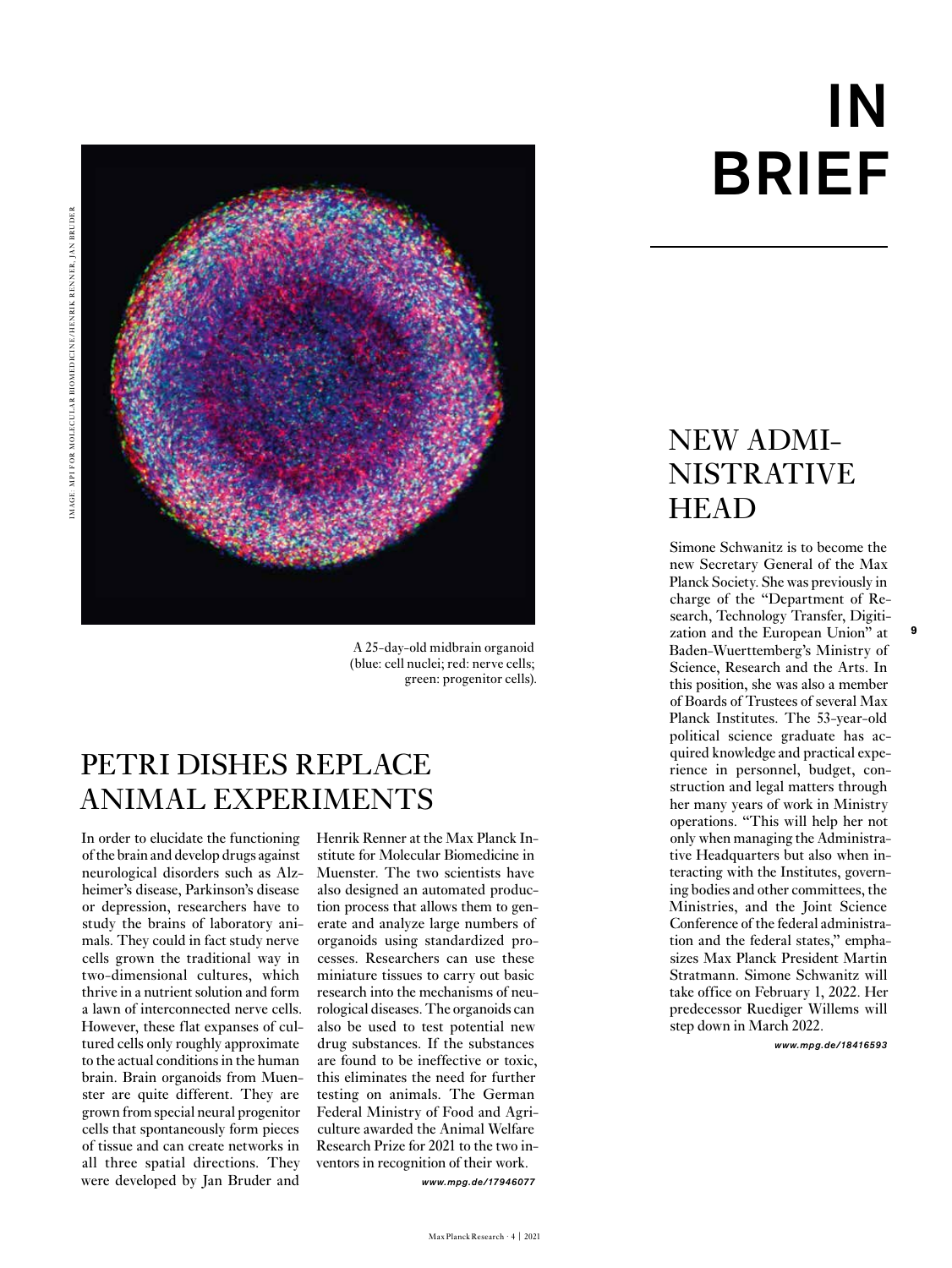Lego with a memory: a toy robot learns to navigate a maze with the help of an organic neuromorphic circuit.



### ROBOT WITH ARTIFICIAL SYNAPSES

Circuits that function like nerve cells could open up even more new computer technology applications. They could utilize energy with roughly the same efficiency as natural neurons, directly convert sensory information such as image data from a camera into control signals for a motor, and ultimately even facilitate communication between nerve cells and microelectronic components. An international team led by researchers from the Max Planck Institute for Polymer Research has now succeeded in advancing one step further in the development of neuromorphic electronics. The researchers have developed a neuromorphic circuit containing a transistor which processes information with the help of ions – just like nerve cells do – in-

stead of the electrons used by traditional microelectronic components. This circuit can permanently memorize what it has learned, since it contains a synthetic synapse which changes during the learning process in the manner of a biological synapse. The team built the neuromorphic circuit into a robot, which then learned to find its way through a maze with the help of markings. In addition to camera data, the robot used the mechanical signals it received when it mistakenly collided with the walls of the maze. As the team expected, the robot interpreted the markings more reliably after every failed attempt because the corresponding signals sent through the artificial synapse became stronger.

*www.mpg.de/18023757*

**10**

#### **CORONAVIRUS** IN THE NOSE

COVID-19 can cause a temporary or even long-term loss of smell. This suggests that SARS-CoV-2 may infect the sensory cells in the olfactory mucosa and even travel along the olfactory nerve into the brain. However, researchers at the Max Planck Research Unit for Neurogenetics in Frankfurt have not found any traces of the virus in the sensory cells of deceased COVID-19 patients. Neither do the nerve cells in the brain's olfactory bulb appear to have been infected. This means there is as yet no evidence that SARS-CoV-2 can infect nerve cells. Instead, the virus mainly targets the supporting cells in the olfactory mucosa. The loss of smell presumably occurs when these supporting cells are infected, since they then become unable to supply the olfactory cells with sufficient nutrients. The supporting cells are located on the surface of the nasal mucosa, where the immune system is unable to afford them adequate protection. This means that even vaccinated or recovered patients can lose their sense of smell after being infected with SARS-CoV-2.

*www.mpg.de/17907472*

A lone infected supporting cell is surrounded by non-infected cells in the olfactory mucosa of a COVID-19 patient who died four days after the infection was diagnosed. The infected cell has the characteristic shape of a wine

glass.

Max Planck Research · 4 | 2021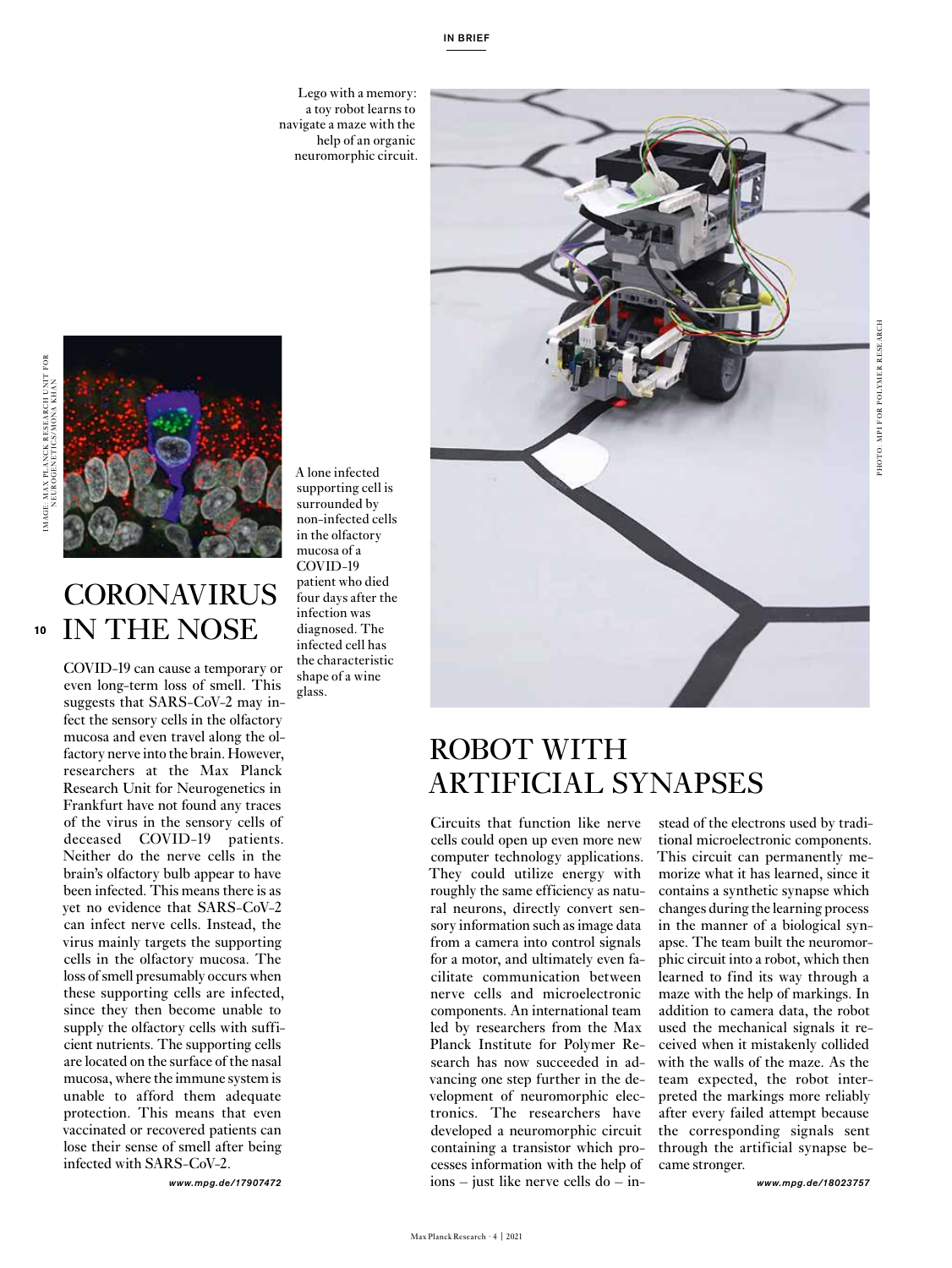#### **FEELINGS** COME FROM THE HEART

People who do not feel enough fear are more likely to engage in risky behavior. However, people who are too fearful or are even susceptible to panic attacks face problems in their everyday lives. So how can fear be kept in check? The results of a study performed on mice by researchers at the Max Planck Institute of Neurobiology in Martinsried, near Munich, show that the brain uses bodily reactions to control feelings of fear, for example by slowing the heartbeat. The researchers focused on the insular cortex, a region of the brain that – also in humans – reacts to stimuli that could signal danger, such as unexpected noises. This region also receives signals from the heart via the vagus nerve. The results suggest that the insular cortex keeps fear levels within a certain median range. If it is activated, the most fearful mice lose some of their fear. In contrast, activating the cortex makes braver animals more cautious. However, the insular cortex can only perform this function with feedback from the body, since the insular cortex is not activated if there is no communication between the heart and the brain. Intensely fearful animals remain fearful, carefree ones remain carefree. This means that physical reactions are more than just the result of feelings; instead, the brain uses them to control the body in a kind of feedback loop. *www.mpg.de/17860303*

# TELL ME WHAT YOU PLAY ...

Humans all over the world play games, but not all the games they play are the same. Previous studies suggested that people in hierarchical societies often play competitive games, while the games most commonly played in egalitarian societies tend to be more cooperative. However, these correlations have so far only been investigated in a small number of cultures. Researchers from the Max Planck Institute for Evolutionary Anthropology in Leipzig have now joined forces with colleagues in Jena, Gera and Australia to analyze historical data about this topic. The key

question was whether the games typically played in a society allow conclusions to be drawn about how cooperative it is. The results showed that societies that frequently became embroiled in conflict with other societies played cooperative games more frequently than competitive ones. On the other hand, cultures in which there were frequent conflicts within the community were more likely to play competitive games. No reliable associations were found between the type of game and the hierarchical structures within the societies.<br> $www.moa.de/17889012$ societies. *www.mpg.de/17889012* 

#### COVID-19 REDUCES LIFE **EXPECTANCY**

Over the last few decades, most western industrialized nations have grown used to seeing the average life expectancy of their populations consistently increase by a few weeks every year. The COVID-19 pandemic has now halted this development. This conclusion is the outcome of a study by the Max Planck Institute for Demographic Research and the Universities of Oxford and Cambridge. The team used complete sets of reliable data to calculate life expectancy in 37 middle and high-income countries. In 31 of the

countries investigated, life expectancy decreased among both men and women. Russia was most strongly affected, with men's life expectancy declining by 2.33 years and women's by 2.14 years. In second place was the U.S., where men's average life expectancy fell by 2.27 years and women's by 1.61 years. Life expectancy indicates how long people would live on average if their circumstances during the year being investigated were to remain constant for the rest of their lives.

*www.mpg.de/17634809* 



Negative balance: 31 of the 37 countries investigated saw a decrease in life expectancy during 2020. GRAPHIC: GCO BASED ON DATA FROM THE MPI FOR DEMOGRAPHIC RESEARCH

GRAPHIC: GCO BASED ON DATA FROM THE MPI FOR DEMOGRAPHIC RESEARCH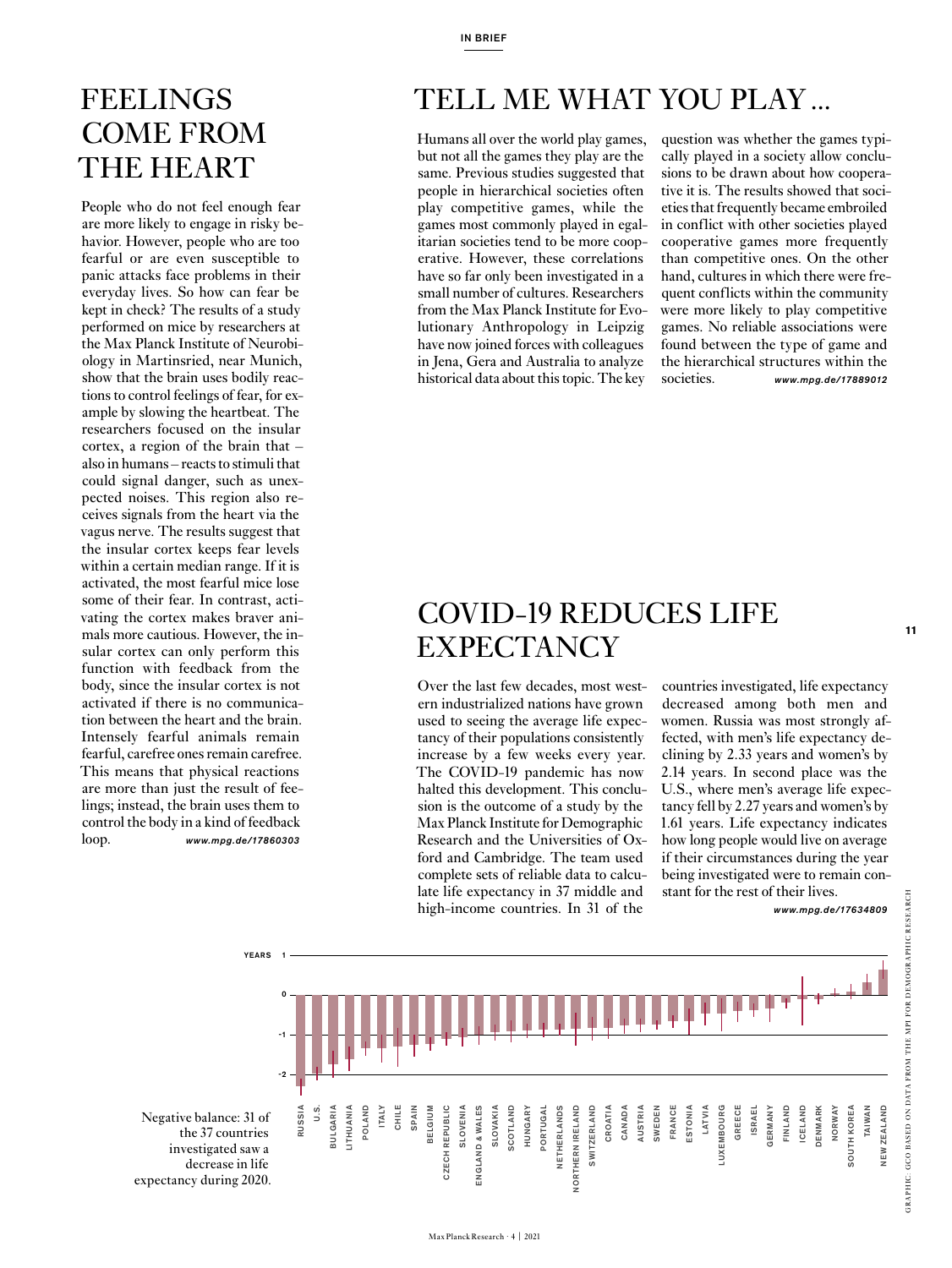#### HOW WELL MASKS PROTECT US

Even three meters' distance is not enough. If an unvaccinated person who is not wearing a mask stands within the so-called moist breath zone of a person infected with COVID-19, the risk of them becom ing infected with the COVID-19 vi rus increases rapidly within just a few minutes. However, masks provide highly effective protection against vi rus transmission. When both people are wearing well-fitting medical face masks, the risk of becoming infected within twenty minutes falls to no more than ten percent. With properly fitting FFP2 or KN95 masks, the risk actually falls to less than 0.1 percent, and even poorly fitting FFP2 masks limit the risk to no more than 4 per cent. These upper limits for the risk of infection were calculated in an ex -

**12**

tensive study conducted by a team from the Max Planck Institute for Dynamics and Self-Organization in Goettingen. The team investigated how well various masks protect the wearer from infection by the delta variant of COVID-19 when worn in different ways. They calculated the risk of infection extremely conserva tively and are therefore certain that masks provide even better protection in real-life conditions. They also be lieve that masks reduce the risk of transmitting the omicron variant even more effectively than they do the delta variant, even though only a half to one-third of the virion load is required for a person to become in fected with omicron. The researchers resolved this apparent contradiction by looking at the respective viral load and the size of the resulting particles found in the upper and lower airways: in the lower airways, the omicron vi ral load is significantly lower than that of delta. In the upper airways, the viral loads of both variants are comparably high. However, large, vi rus-laden particles are produced in this area – especially when talking, singing and shouting – and masks, in cluding medical masks, can filter them particularly effectively from the wearer's breath. *www.mpg.de/17916867*



New Caledonian crow with a hooked tool.

Masks that do not fit tightly at the edges allow air to enter and exit, especially at the nostrils but also at the cheeks. However, even poorly-fitting masks significantly reduce the risk of infection.



#### CROWS VALUE TOOLS

The care with which we humans han dle our property often depends on its value. The sticks that some crows use to forage for food do not have a price tag, but the birds still know their value. This was the inference drawn from a study of New Caledonian crows conducted by researchers from the University of St. Andrews and the Max Planck Institute of Animal Behavior in Konstanz. The birds use a rare species of plant to painstakingly craft hooked tools that allow them to extract their prey ten times faster than the non-hooked tools that are easier to make. The German-British team has now found that crows take more care to safeguard these valuable tools when they are not in use than they do the more basic tools. Once they have extracted their prey from cracks and crevices using a stick, they have to put their tool down in order to eat. They then hold it securely under their feet or place it temporarily in a nearby hole. They do this in an attempt to avoid acciden tally dropping the stick and to prevent it from being stolen by other crows. *www.mpg.de/18061418*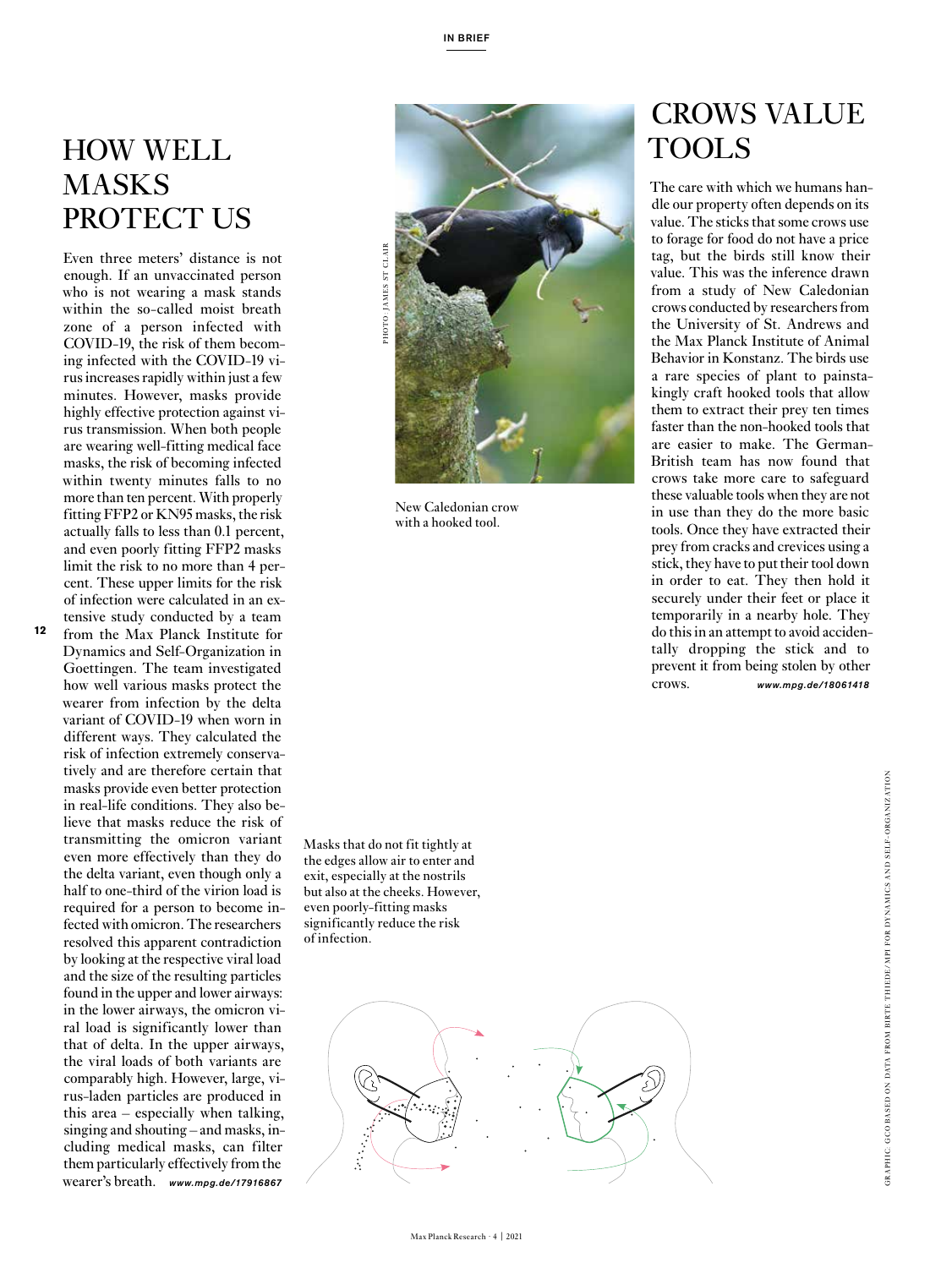

Stony



<sup>40</sup> mm

#### WEAK GULF STREAM REDUCES MONSOON RAINFALL

If the ice sheet covering Greenland were to thaw, this could have dire consequences for tropical water supplies. It would cause large quantities of fresh water to flow into the North Atlantic, thus slowing the Atlantic Meridional Overturning Circulation (AMOC) to which the Gulf Stream belongs. The monsoon rainfall so vital to East Asia and India would then probably decrease. This conclusion was drawn by an international team led by researchers from the Max Planck Institute for Chemistry, who performed a study that shows how the weakening of the Gulf Stream has affected monsoon rainfall in the

past. For this purpose, the team analyzed the chemical signature in stalagmite deposits taken from a stalactite cave in southern China to obtain information about the amount and duration of precipitation during the monsoon season. The researchers combined these data with results obtained by other groups, which state that the AMOC weakened at the end of the penultimate glacial period due to the increased volume of meltwater flowing into the North Atlantic. Hence, the team was able to prove that monsoon rainfall decreased dramatically during this period.

*www.mpg.de/17885842*

**13**



Stars circling the black hole: photographed between March and July 2021, these images show stars orbiting very close to the giant monster lurking at the heart of the Milky Way.

#### ZOOMING INTO THE GALACTIC CENTER

The heart of our Milky Way holds a surprise or two – not least because it is the home of a giant black hole. A team led by the Max Planck Institute for Extraterrestrial Physics has now taken a look deep inside this galactic center. Under the direction of Reinhard Genzel, the researchers concentrated on measuring the orbits of stars close to the gravity trap. These

included the record-breaking star S29, which at the end of May 2021 approached the black hole at the breathtaking speed of 8,740 kilometers per second and passed it at a distance of 13 billion kilometers – just 90 times the distance between the Sun and the Earth. No other star has yet been observed passing that close or traveling that fast around the black hole. The

group also found that these and other stars exactly followed the orbits predicted by the general theory of relativity for objects moving around a black hole with a mass 4.3 million times that of the Sun. With an accuracy of about 0.25 percent, this is the most precise estimate of the black hole's mass to date.

*www.mpg.de/18035817*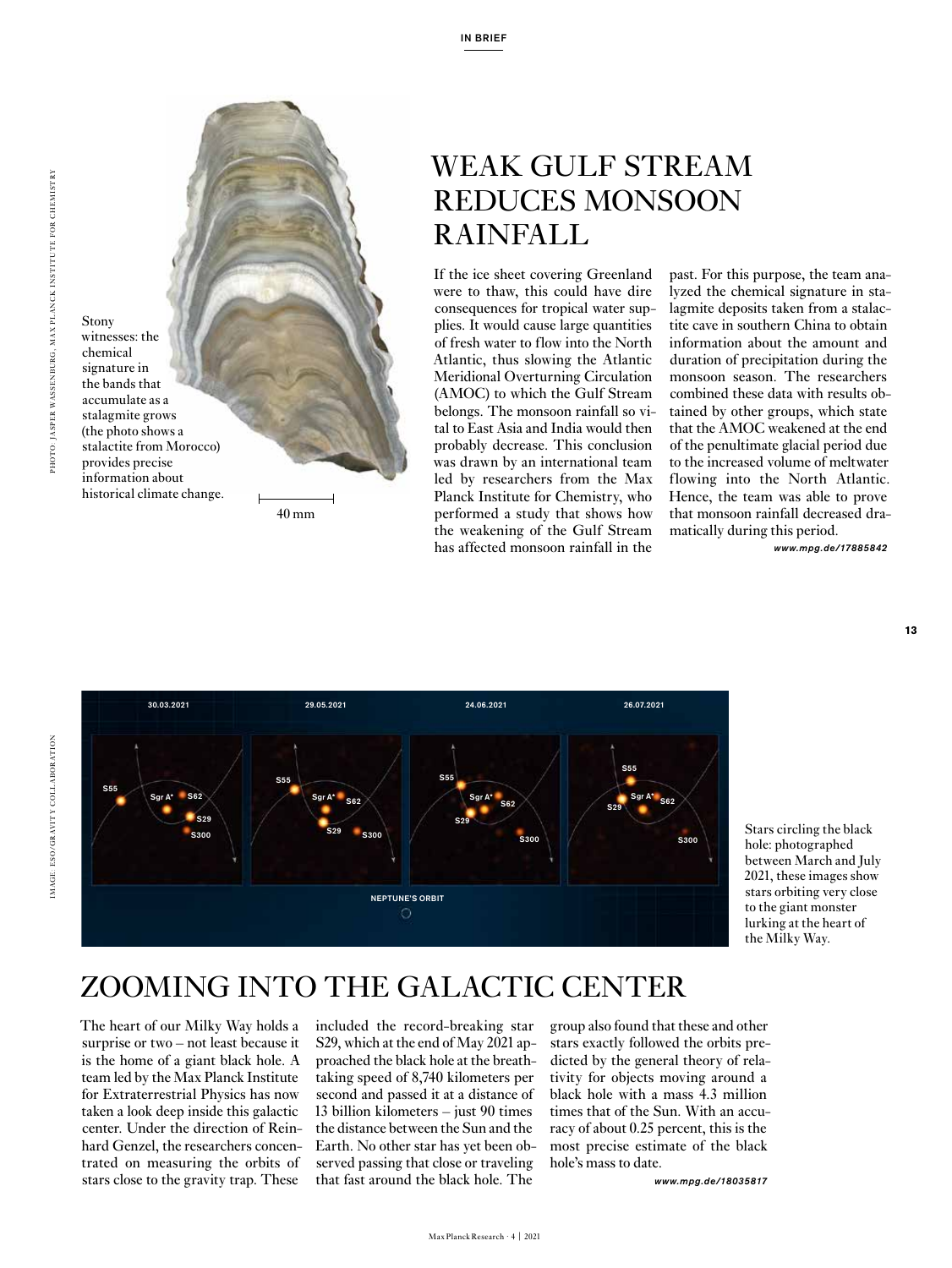#### PARROTS PRACTICE SELF-CONTROL

At the beginning of the 1970s, re-logy in Seewiesen has now comsearchers performed a so-called "marshmallow experiment" to find out how long children can wait for a reward if it grows larger over time. A number of animal species, including chimpanzees, capuchin monkeys, dogs, squid, and crows, also have this ability to control their impulses. A research team from the Max Planck Institute for Ornitho-

pared the self-control of four different parrot species at the Loro Parque – Animal Embassy in Spain. The scientists tested how long the parrots resisted immediately eating a sunflower seed when the alternative was to wait somewhat longer for a walnut. On average, African grey parrots were able to wait longer for their favorite food than macaws.

The best performance was achieved by a grey parrot called Sensei, who managed to wait more than twice as long as the most patient macaw. One explanation of these differences could be that bird species that have to invest more time in searching for food or that live in more complex social settings learn to exhibit more self-control.

*www.mpg.de/17804523*



**COMMON** ROOTS **14**

The family of Transeurasian languages includes members as diverse as Japanese, Korean, Tungusic, Mongolian and Turkish. However, their origins and dispersion have long been a mystery. An interdisciplinary study with Martine Robbeets, Research Group Leader at the Max Planck Institute for the Science of Human History, as the lead author has now found genetic, archaeological and linguistic evidence that the spread of this family of languages correlated with the spread of agriculture. The data indicate that the origins of the Transeurasian languages go back to the early days of millet farming along the western Liao River in northeastern China. Proso millet (*Panicum miliaceum*) was already being cultivated in that region nine thousand years ago. From there, the family of languages initially spread to neighboring regions. In the late Neolithic, Bronze and Iron ages, the millet farmers gradually mixed with populations on the Yellow River, in Western Eurasia and in Japan. They also brought along their knowledge of pasture farming and cultivating rice and other food crops.

*www.shh.mpg.de/2071364*

Cosmic test: the image is an artistic representation of the double pulsar system PSR J0737-3039 A/B, in which two active pulsars orbit each other in just 147 minutes. The orbital motion of these extremely high-density neutron stars causes a series of relativistic effects that have been precisely measured over a period of sixteen years.

#### EINSTEIN IS PROVEN RIGHT ONCE AGAIN

More than a hundred years after Albert Einstein published his theory of gravity, scientists all over the world are still trying to find possible flaws in his general theory of relativity. The observation of any deviation from the predictions of this theory would open a new window onto the science of physics and expand our current theoretical understanding of the universe. A team of researchers from ten countries has spent sixteen years attempting to prove or disprove Einstein's general theory of relativity using some of the toughest tests yet developed. For

this, the group led by Michael Kramer from the Max Planck Institute for Radio Astronomy investigated a unique pair of stars with extreme properties; known as pulsars, they form a binary star system in which each orbits the other. Measurements were taken using seven radio telescopes located all over the world. These revealed new relativistic effects that had been expected but were now being observed for the first time. And the observations matched Einstein's theoretical predictions by more than 99.99 percent.

*www.mpg.de/18014666*